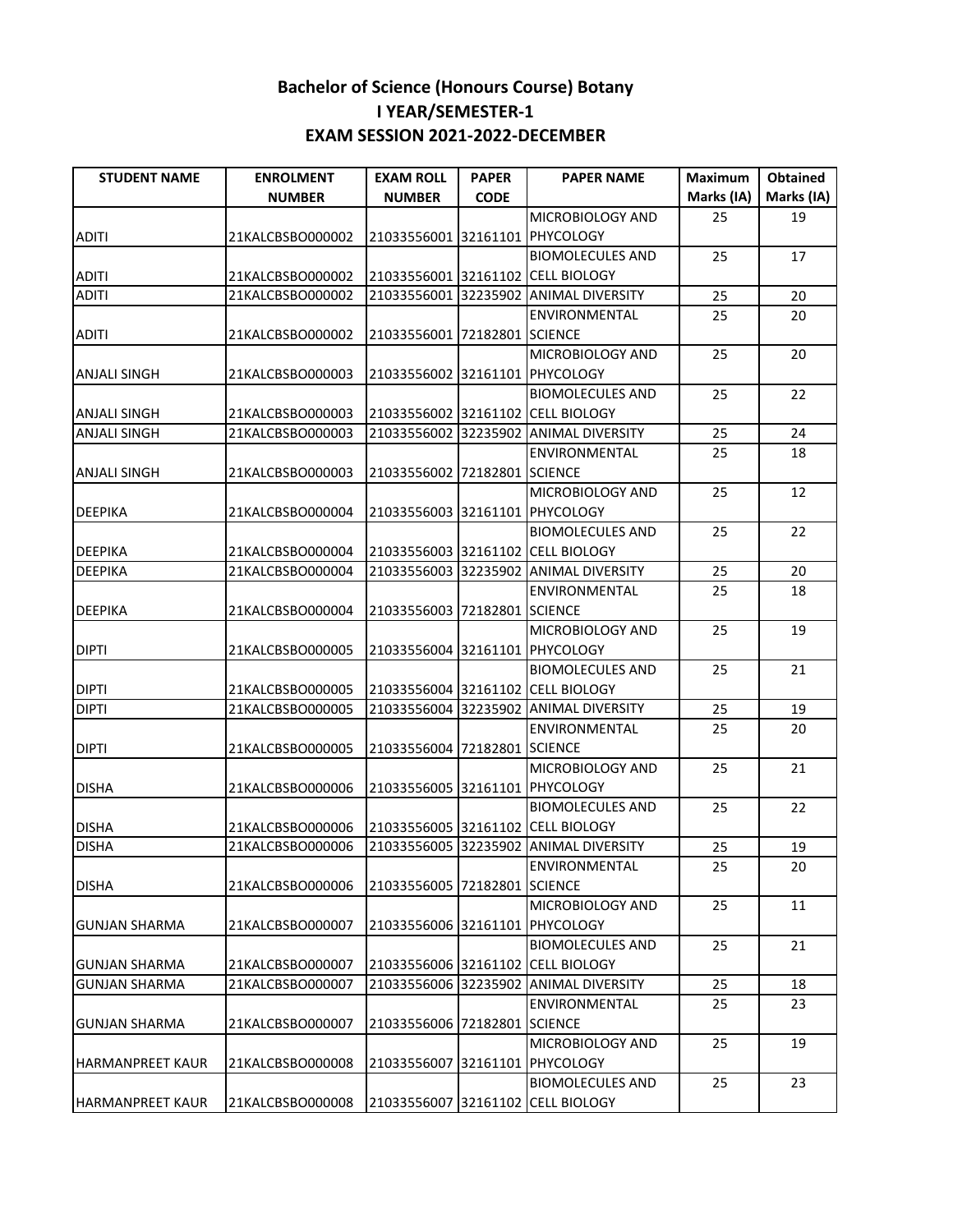| <b>STUDENT NAME</b>                   | <b>ENROLMENT</b> | <b>EXAM ROLL</b>               | <b>PAPER</b> | <b>PAPER NAME</b>                     | <b>Maximum</b> | <b>Obtained</b> |
|---------------------------------------|------------------|--------------------------------|--------------|---------------------------------------|----------------|-----------------|
|                                       | <b>NUMBER</b>    | <b>NUMBER</b>                  | <b>CODE</b>  |                                       | Marks (IA)     | Marks (IA)      |
| <b>HARMANPREET KAUR</b>               | 21KALCBSBO000008 | 21033556007                    | 32235902     | <b>ANIMAL DIVERSITY</b>               | 25             | 18              |
|                                       |                  |                                |              | ENVIRONMENTAL                         | 25             | 24              |
| HARMANPREET KAUR                      | 21KALCBSBO000008 | 21033556007 72182801 SCIENCE   |              |                                       |                |                 |
|                                       |                  |                                |              | MICROBIOLOGY AND                      | 25             | 9               |
| <b>HARSHITA YADAV</b>                 | 21KALCBSBO000009 | 21033556008 32161101 PHYCOLOGY |              |                                       |                |                 |
|                                       |                  |                                |              | <b>BIOMOLECULES AND</b>               | 25             | 15              |
| <b>HARSHITA YADAV</b>                 | 21KALCBSBO000009 |                                |              | 21033556008 32161102 CELL BIOLOGY     |                |                 |
| <b>HARSHITA YADAV</b>                 | 21KALCBSBO000009 |                                |              | 21033556008 32235902 ANIMAL DIVERSITY | 25             | 18              |
|                                       |                  |                                |              | ENVIRONMENTAL                         | 25             | 20              |
| <b>HARSHITA YADAV</b>                 | 21KALCBSBO000009 | 21033556008 72182801 SCIENCE   |              |                                       |                |                 |
|                                       |                  |                                |              | MICROBIOLOGY AND                      | 25             | 20              |
| <b>JYOTI KUMARI</b>                   | 21KALCBSBO000010 | 21033556009 32161101 PHYCOLOGY |              |                                       |                |                 |
|                                       |                  |                                |              | <b>BIOMOLECULES AND</b>               | 25             | 22              |
| <b>JYOTI KUMARI</b>                   | 21KALCBSBO000010 |                                |              | 21033556009 32161102 CELL BIOLOGY     |                |                 |
| <b>JYOTI KUMARI</b>                   | 21KALCBSBO000010 |                                |              | 21033556009 32235902 ANIMAL DIVERSITY | 25             | 18              |
|                                       |                  |                                |              | ENVIRONMENTAL                         | 25             | 23              |
| <b>JYOTI KUMARI</b>                   | 21KALCBSBO000010 | 21033556009 72182801 SCIENCE   |              |                                       |                |                 |
|                                       |                  |                                |              | MICROBIOLOGY AND                      | 25             | 21              |
| <b>K PRIYA</b>                        | 21KALCBSBO000011 | 21033556010 32161101 PHYCOLOGY |              |                                       |                |                 |
|                                       |                  |                                |              | <b>BIOMOLECULES AND</b>               | 25             | 22              |
| <b>K PRIYA</b>                        | 21KALCBSBO000011 |                                |              | 21033556010 32161102 CELL BIOLOGY     |                |                 |
| <b>K PRIYA</b>                        | 21KALCBSBO000011 |                                |              | 21033556010 32235902 ANIMAL DIVERSITY | 25             | 18              |
|                                       |                  |                                |              | ENVIRONMENTAL                         | 25             | 23              |
| <b>K PRIYA</b>                        | 21KALCBSBO000011 | 21033556010 72182801 SCIENCE   |              |                                       |                |                 |
|                                       |                  |                                |              | MICROBIOLOGY AND                      | 25             | 21              |
| <b>KAJAL KUMARI</b>                   | 21KALCBSBO000012 | 21033556011 32161101 PHYCOLOGY |              |                                       |                |                 |
|                                       |                  |                                |              | <b>BIOMOLECULES AND</b>               | 25             | 20              |
| KAJAL KUMARI                          | 21KALCBSBO000012 |                                |              | 21033556011 32161102 CELL BIOLOGY     |                |                 |
| <b>KAJAL KUMARI</b>                   | 21KALCBSBO000012 |                                |              | 21033556011 32235902 ANIMAL DIVERSITY | 25             | 18              |
|                                       |                  |                                |              | ENVIRONMENTAL                         | 25             | 20              |
| <b>KAJAL KUMARI</b>                   | 21KALCBSBO000012 | 21033556011 72182801 SCIENCE   |              |                                       |                |                 |
|                                       |                  |                                |              | MICROBIOLOGY AND                      | 25             | 23              |
| KAVITA CHETAN PANDYA21KALCBSBO000013  |                  | 21033556012 32161101 PHYCOLOGY |              |                                       |                |                 |
|                                       |                  |                                |              | <b>BIOMOLECULES AND</b>               | 25             |                 |
| KAVITA CHETAN PANDYA21KALCBSBO000013  |                  |                                |              | 21033556012 32161102 CELL BIOLOGY     |                | 24              |
| KAVITA CHETAN PANDYA21KALCBSBO000013  |                  |                                |              | 21033556012 32235902 ANIMAL DIVERSITY | 25             | 24              |
|                                       |                  |                                |              | ENVIRONMENTAL                         | 25             | 24              |
| KAVITA CHETAN PANDYA 21KALCBSBO000013 |                  | 21033556012 72182801 SCIENCE   |              |                                       |                |                 |
|                                       |                  |                                |              |                                       |                |                 |
|                                       |                  |                                |              | MICROBIOLOGY AND                      | 25             | 21              |
| <b>KHUSHI MISHRA</b>                  | 21KALCBSBO000014 | 21033556013 32161101 PHYCOLOGY |              |                                       |                |                 |
|                                       |                  |                                |              | BIOMOLECULES AND                      | 25             | 23              |
| KHUSHI MISHRA                         | 21KALCBSBO000014 |                                |              | 21033556013 32161102 CELL BIOLOGY     |                |                 |
| <b>KHUSHI MISHRA</b>                  | 21KALCBSBO000014 |                                |              | 21033556013 32235902 ANIMAL DIVERSITY | 25             | 19              |
|                                       |                  |                                |              | ENVIRONMENTAL                         | 25             | 23              |
| KHUSHI MISHRA                         | 21KALCBSBO000014 | 21033556013 72182801 SCIENCE   |              |                                       |                |                 |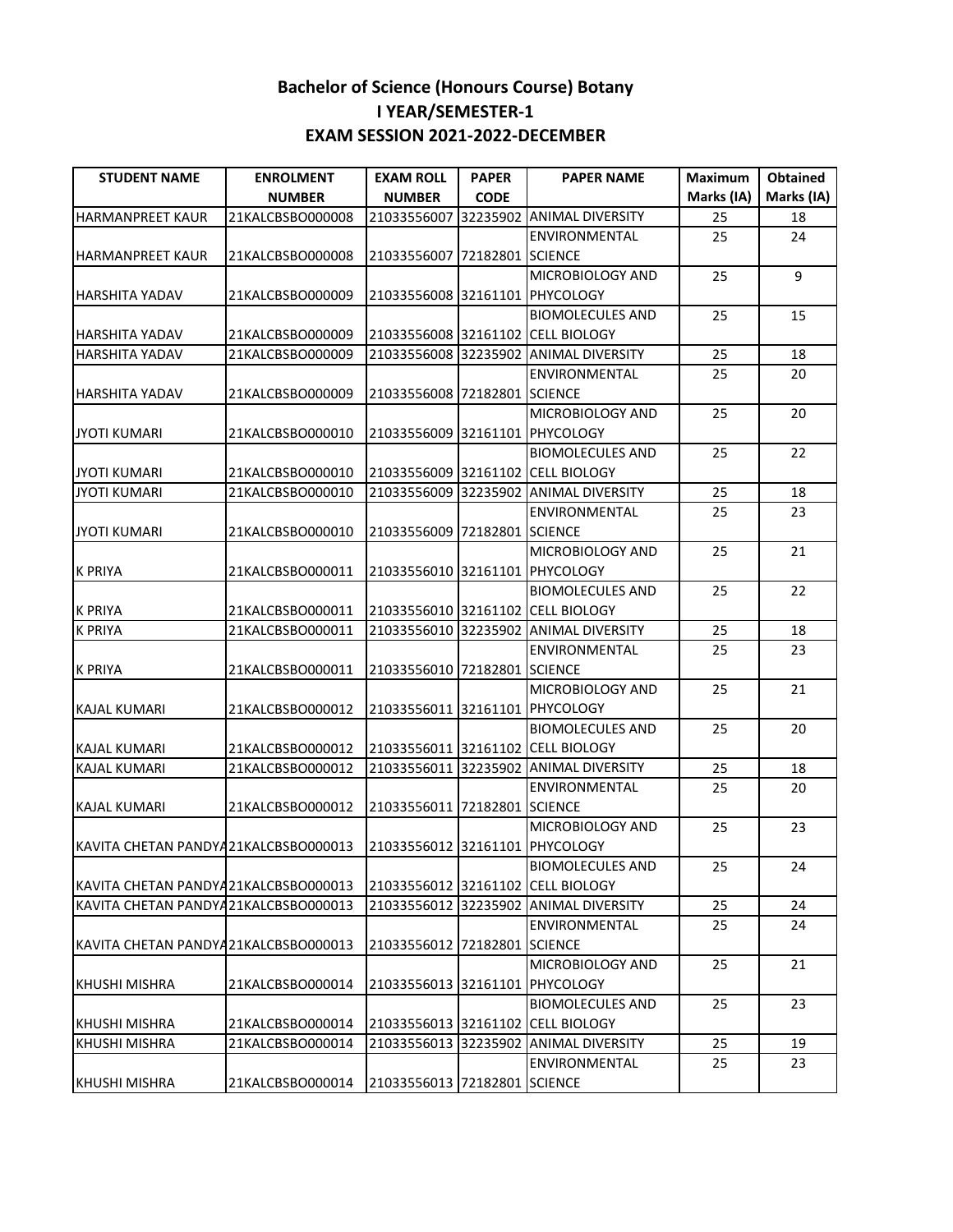| <b>STUDENT NAME</b>   | <b>ENROLMENT</b> | <b>EXAM ROLL</b>               | <b>PAPER</b>     | <b>PAPER NAME</b>                     | <b>Maximum</b> | Obtained   |
|-----------------------|------------------|--------------------------------|------------------|---------------------------------------|----------------|------------|
|                       | <b>NUMBER</b>    | <b>NUMBER</b>                  | <b>CODE</b>      |                                       | Marks (IA)     | Marks (IA) |
|                       |                  |                                |                  | MICROBIOLOGY AND                      | 25             | 19         |
| KOMAL LATHAR          | 21KALCBSBO000015 | 21033556014 32161101 PHYCOLOGY |                  |                                       |                |            |
|                       |                  |                                |                  | <b>BIOMOLECULES AND</b>               | 25             | 23         |
| KOMAL LATHAR          | 21KALCBSBO000015 |                                |                  | 21033556014 32161102 CELL BIOLOGY     |                |            |
| <b>KOMAL LATHAR</b>   | 21KALCBSBO000015 |                                |                  | 21033556014 32235902 ANIMAL DIVERSITY | 25             | 19         |
|                       |                  |                                |                  | ENVIRONMENTAL                         | 25             | 23         |
| <b>KOMAL LATHAR</b>   | 21KALCBSBO000015 | 21033556014 72182801 SCIENCE   |                  |                                       |                |            |
|                       |                  |                                |                  | MICROBIOLOGY AND                      | 25             | 22         |
| LAVANYA SHARMA        | 21KALCBSBO000016 | 21033556015 32161101 PHYCOLOGY |                  |                                       |                |            |
|                       |                  |                                |                  | <b>BIOMOLECULES AND</b>               | 25             | 22         |
| <b>LAVANYA SHARMA</b> | 21KALCBSBO000016 |                                |                  | 21033556015 32161102 CELL BIOLOGY     |                |            |
| LAVANYA SHARMA        | 21KALCBSBO000016 |                                |                  | 21033556015 32235902 ANIMAL DIVERSITY | 25             | 21         |
|                       |                  |                                |                  | ENVIRONMENTAL                         | 25             | 23         |
| LAVANYA SHARMA        | 21KALCBSBO000016 | 21033556015 72182801 SCIENCE   |                  |                                       |                |            |
|                       |                  |                                |                  | MICROBIOLOGY AND                      | 25             | 5          |
| <b>NIKHAT JAHA</b>    | 21KALCBSBO000018 | 21033556016 32161101 PHYCOLOGY |                  |                                       |                |            |
|                       |                  |                                |                  | <b>BIOMOLECULES AND</b>               | 25             | 5          |
| <b>NIKHAT JAHA</b>    | 21KALCBSBO000018 |                                |                  | 21033556016 32161102 CELL BIOLOGY     |                |            |
| <b>NIKHAT JAHA</b>    | 21KALCBSBO000018 |                                |                  | 21033556016 32235902 ANIMAL DIVERSITY | 25             | $\pmb{0}$  |
|                       |                  |                                |                  | <b>ENVIRONMENTAL</b>                  | 25             | 24         |
| <b>NIKHAT JAHA</b>    | 21KALCBSBO000018 | 21033556016 72182801 SCIENCE   |                  |                                       |                |            |
|                       |                  |                                |                  | MICROBIOLOGY AND                      | 25             | 21         |
| <b>PRACHI SINGH</b>   | 21KALCBSBO000020 | 21033556017                    |                  | 32161101 PHYCOLOGY                    |                |            |
|                       |                  |                                |                  | <b>BIOMOLECULES AND</b>               | 25             | 22         |
| <b>PRACHI SINGH</b>   | 21KALCBSBO000020 |                                |                  | 21033556017 32161102 CELL BIOLOGY     |                |            |
| <b>PRACHI SINGH</b>   | 21KALCBSBO000020 | 21033556017                    | 32235902         | <b>ANIMAL DIVERSITY</b>               | 25             | 18         |
|                       |                  |                                |                  | ENVIRONMENTAL                         | 25             | 23         |
| <b>PRACHI SINGH</b>   | 21KALCBSBO000020 | 21033556017                    | 72182801 SCIENCE |                                       |                |            |
|                       |                  |                                |                  | MICROBIOLOGY AND                      | 25             | 22         |
| PRIYA SHARMA          | 21KALCBSBO000021 | 21033556018 32161101 PHYCOLOGY |                  |                                       |                |            |
|                       |                  |                                |                  | <b>BIOMOLECULES AND</b>               | 25             | 21         |
| PRIYA SHARMA          | 21KALCBSBO000021 |                                |                  | 21033556018 32161102 CELL BIOLOGY     |                |            |
| <b>PRIYA SHARMA</b>   | 21KALCBSBO000021 | 21033556018 32235902           |                  | <b>ANIMAL DIVERSITY</b>               | 25             | 18         |
|                       |                  |                                |                  | ENVIRONMENTAL                         | 25             | 23         |
| PRIYA SHARMA          | 21KALCBSBO000021 | 21033556018 72182801 SCIENCE   |                  |                                       |                |            |
|                       |                  |                                |                  | MICROBIOLOGY AND                      | 25             | 22         |
| <b>RIYA MANGAR</b>    | 21KALCBSBO000022 | 21033556019 32161101 PHYCOLOGY |                  |                                       |                |            |
|                       |                  |                                |                  | <b>BIOMOLECULES AND</b>               | 25             | 22         |
| <b>RIYA MANGAR</b>    | 21KALCBSBO000022 |                                |                  | 21033556019 32161102 CELL BIOLOGY     |                |            |
| <b>RIYA MANGAR</b>    | 21KALCBSBO000022 | 21033556019                    |                  | 32235902 ANIMAL DIVERSITY             | 25             | 18         |
|                       |                  |                                |                  | ENVIRONMENTAL                         | 25             | 23         |
| <b>RIYA MANGAR</b>    | 21KALCBSBO000022 | 21033556019 72182801 SCIENCE   |                  |                                       |                |            |
|                       |                  |                                |                  | MICROBIOLOGY AND                      | 25             | 20         |
| <b>SAKSHI</b>         | 21KALCBSBO000023 | 21033556020 32161101 PHYCOLOGY |                  |                                       |                |            |
|                       |                  |                                |                  | <b>BIOMOLECULES AND</b>               | 25             | 24         |
| <b>SAKSHI</b>         | 21KALCBSBO000023 |                                |                  | 21033556020 32161102 CELL BIOLOGY     |                |            |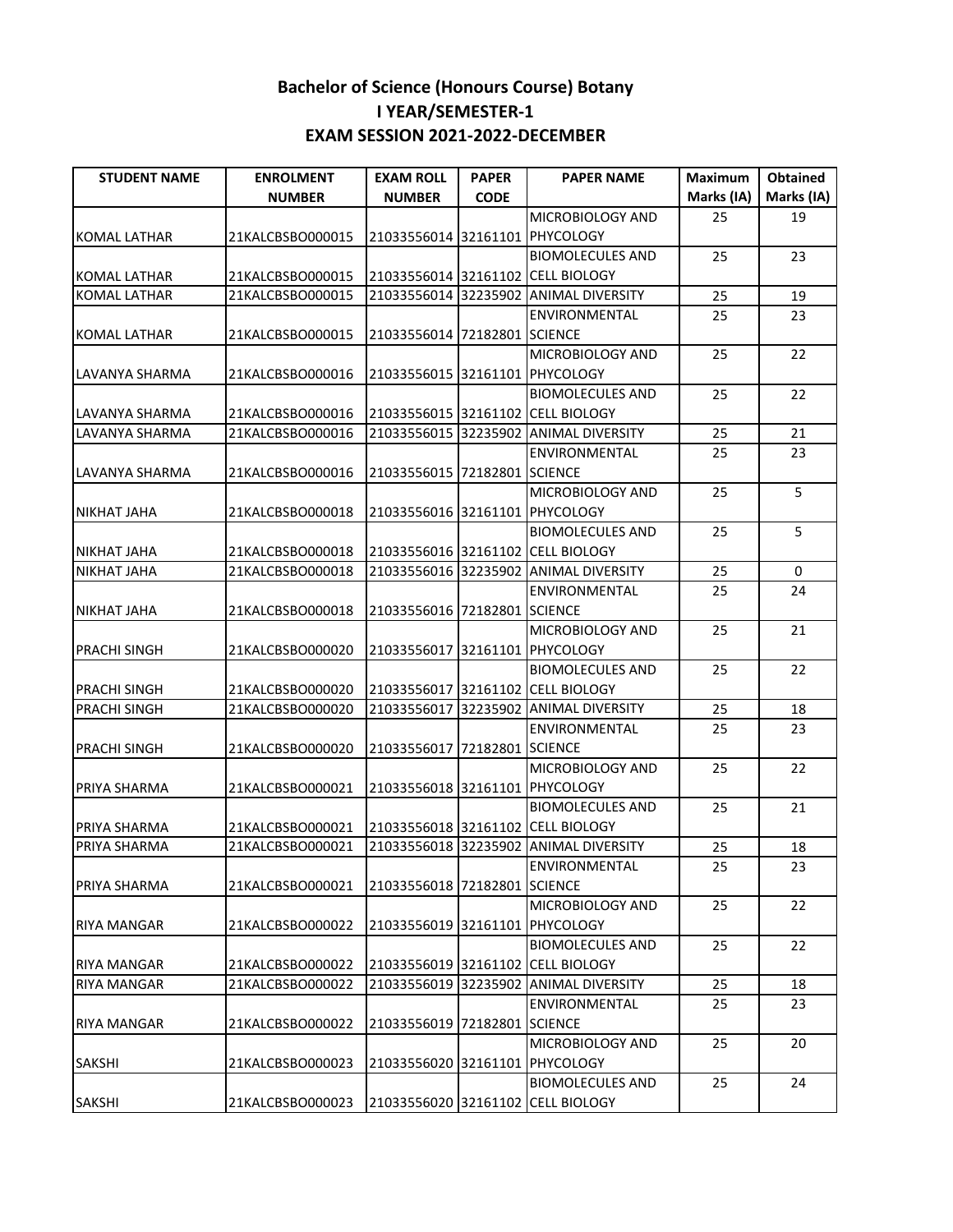| <b>STUDENT NAME</b>      | <b>ENROLMENT</b> | <b>EXAM ROLL</b>               | <b>PAPER</b> | <b>PAPER NAME</b>                     | <b>Maximum</b> | <b>Obtained</b> |
|--------------------------|------------------|--------------------------------|--------------|---------------------------------------|----------------|-----------------|
|                          | <b>NUMBER</b>    | <b>NUMBER</b>                  | <b>CODE</b>  |                                       | Marks (IA)     | Marks (IA)      |
| <b>SAKSHI</b>            | 21KALCBSBO000023 |                                |              | 21033556020 32235902 ANIMAL DIVERSITY | 25             | 18              |
|                          |                  |                                |              | ENVIRONMENTAL                         | 25             | 23              |
| <b>SAKSHI</b>            | 21KALCBSBO000023 | 21033556020 72182801 SCIENCE   |              |                                       |                |                 |
|                          |                  |                                |              | MICROBIOLOGY AND                      | 25             | 14              |
| SANIA                    | 21KALCBSBO000024 | 21033556021 32161101 PHYCOLOGY |              |                                       |                |                 |
|                          |                  |                                |              | <b>BIOMOLECULES AND</b>               | 25             | 20              |
| <b>SANIA</b>             | 21KALCBSBO000024 |                                |              | 21033556021 32161102 CELL BIOLOGY     |                |                 |
| SANIA                    | 21KALCBSBO000024 | 21033556021 32235902           |              | <b>ANIMAL DIVERSITY</b>               | 25             | 18              |
|                          |                  |                                |              | ENVIRONMENTAL                         | 25             | 18              |
| <b>SANIA</b>             | 21KALCBSBO000024 | 21033556021 72182801 SCIENCE   |              |                                       |                |                 |
|                          |                  |                                |              | MICROBIOLOGY AND                      | 25             | 21              |
| SANJANA                  | 21KALCBSBO000025 | 21033556022 32161101 PHYCOLOGY |              |                                       |                |                 |
|                          |                  |                                |              | <b>BIOMOLECULES AND</b>               | 25             | 22              |
| <b>SANJANA</b>           | 21KALCBSBO000025 |                                |              | 21033556022 32161102 CELL BIOLOGY     |                |                 |
| <b>SANJANA</b>           | 21KALCBSBO000025 |                                |              | 21033556022 32235902 ANIMAL DIVERSITY | 25             | 19              |
|                          |                  |                                |              | ENVIRONMENTAL                         | 25             | 22              |
| SANJANA                  | 21KALCBSBO000025 | 21033556022 72182801 SCIENCE   |              |                                       |                |                 |
|                          |                  |                                |              | MICROBIOLOGY AND                      | 25             | 21              |
| SHRUTI SRIVASTAVA        | 21KALCBSBO000027 | 21033556023 32161101 PHYCOLOGY |              |                                       |                |                 |
|                          |                  |                                |              | <b>BIOMOLECULES AND</b>               | 25             | 22              |
|                          | 21KALCBSBO000027 |                                |              | 21033556023 32161102 CELL BIOLOGY     |                |                 |
| SHRUTI SRIVASTAVA        |                  |                                |              |                                       |                | 18              |
| <b>SHRUTI SRIVASTAVA</b> | 21KALCBSBO000027 |                                |              | 21033556023 32235902 ANIMAL DIVERSITY | 25             |                 |
|                          |                  |                                |              | ENVIRONMENTAL                         | 25             | 24              |
| <b>SHRUTI SRIVASTAVA</b> | 21KALCBSBO000027 | 21033556023 72182801 SCIENCE   |              |                                       |                |                 |
|                          |                  |                                |              | MICROBIOLOGY AND                      | 25             | 12              |
| <b>SHRUTI TIWARI</b>     | 21KALCBSBO000028 | 21033556024 32161101 PHYCOLOGY |              |                                       |                |                 |
|                          |                  |                                |              | <b>BIOMOLECULES AND</b>               | 25             | 20              |
| <b>SHRUTI TIWARI</b>     | 21KALCBSBO000028 |                                |              | 21033556024 32161102 CELL BIOLOGY     |                |                 |
| <b>SHRUTI TIWARI</b>     | 21KALCBSBO000028 |                                |              | 21033556024 32235902 ANIMAL DIVERSITY | 25             | 18              |
|                          |                  |                                |              | ENVIRONMENTAL                         | 25             | 24              |
| <b>SHRUTI TIWARI</b>     | 21KALCBSBO000028 | 21033556024 72182801 SCIENCE   |              |                                       |                |                 |
|                          |                  |                                |              | MICROBIOLOGY AND                      | 25             | 24              |
| TANISHA TIWARI           | 21KALCBSBO000031 | 21033556025 32161101 PHYCOLOGY |              |                                       |                |                 |
|                          |                  |                                |              | <b>BIOMOLECULES AND</b>               | 25             | 23              |
| TANISHA TIWARI           | 21KALCBSBO000031 |                                |              | 21033556025 32161102 CELL BIOLOGY     |                |                 |
| <b>TANISHA TIWARI</b>    | 21KALCBSBO000031 |                                |              | 21033556025 32235902 ANIMAL DIVERSITY | 25             | 18              |
|                          |                  |                                |              | <b>ENVIRONMENTAL</b>                  | 25             | 18              |
| <b>TANISHA TIWARI</b>    | 21KALCBSBO000031 | 21033556025 72182801 SCIENCE   |              |                                       |                |                 |
|                          |                  |                                |              | MICROBIOLOGY AND                      | 25             | 20              |
| <b>VAIDITYA BHARDWAJ</b> | 21KALCBSBO000032 | 21033556026 32161101 PHYCOLOGY |              |                                       |                |                 |
|                          |                  |                                |              | <b>BIOMOLECULES AND</b>               | 25             | 22              |
| VAIDITYA BHARDWAJ        | 21KALCBSBO000032 |                                |              | 21033556026 32161102 CELL BIOLOGY     |                |                 |
| <b>VAIDITYA BHARDWAJ</b> | 21KALCBSBO000032 |                                |              | 21033556026 32235902 ANIMAL DIVERSITY | 25             | 18              |
|                          |                  |                                |              | ENVIRONMENTAL                         | 25             | 20              |
| VAIDITYA BHARDWAJ        | 21KALCBSBO000032 | 21033556026 72182801 SCIENCE   |              |                                       |                |                 |